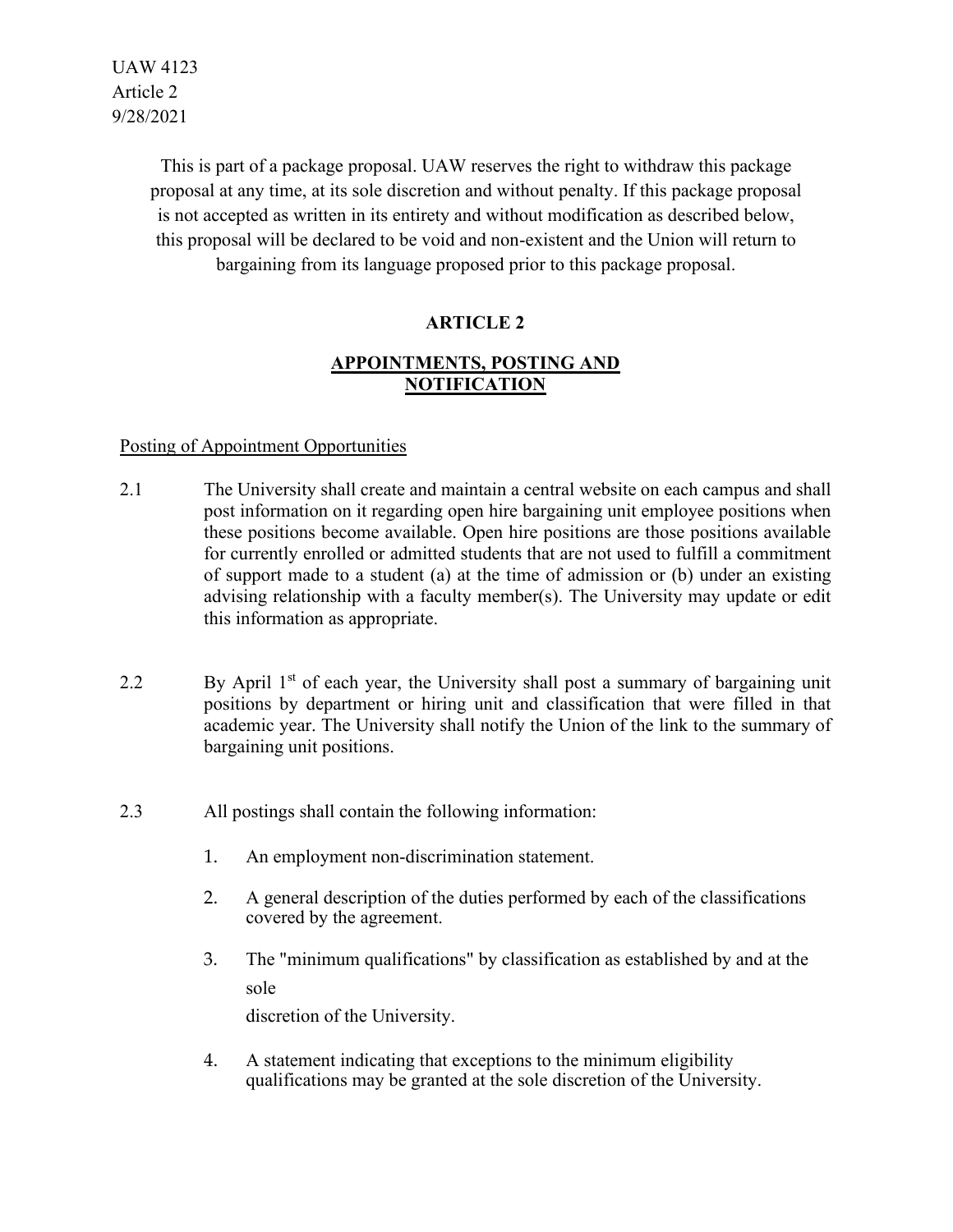- 5. Application procedures or hiring unit contact person for bargaining unit positions.
- 6. Hiring criteria for each classification.
- 7. Percentage or hours of appointment, when known.
- 8. Deadlines for application and procedures for notification
- 9. The determination of the above information shall be made by the University. Once the University has determined the hiring criteria, they shall not be modified to be more restrictive within the same hiring period.
- 2.4 Departments or other hiring units may also post information regarding open hire positions. Departments or other hiring units may, when necessary, make emergency appointments. For the purpose of this Article an emergency situation is one in which the beginning of the appointment period must begin less than a week after the position is posted.

# Appointment Notification

- 2.5 The CSU may make appointments at any time and for any duration. Appointments of Teaching Associates and Graduate Assistants may be made at any time-base. Appointments of Instructional Student Assistants may be made for range of hours **(with a minimum of 2 hours per week)** over a term(s). Substitute Teaching Associate assignments shall be made for a range of hours, and shall be compensated at the employee's existing hourly rate. Substitute Teaching Associate appointments shall be made from qualified Unit 11 employees who have notified the Department Chair that they are available for appointment as a Substitute Teaching Associate during the period of their primary appointment.
- 2.6 As soon as a hiring decision has been made, and **at least fourteen (14) days** prior to the start of the appointment, the University shall provide written notice of the appointment or reappointment in paper or electronic format to the affected individual. *In cases in which positions become available or a hiring decision is made less than 14 days before the start of the appointment, notification will be made as soon as possible. The parties recognize that this provision should not delay the start of an appointment.*
- 2.7 The notice will include, but not be limited to: the applicable appointment title, appointment time-base percentage (or range of hours), effective dates, salary/wages, health and other applicable benefits and deductions, and tuition and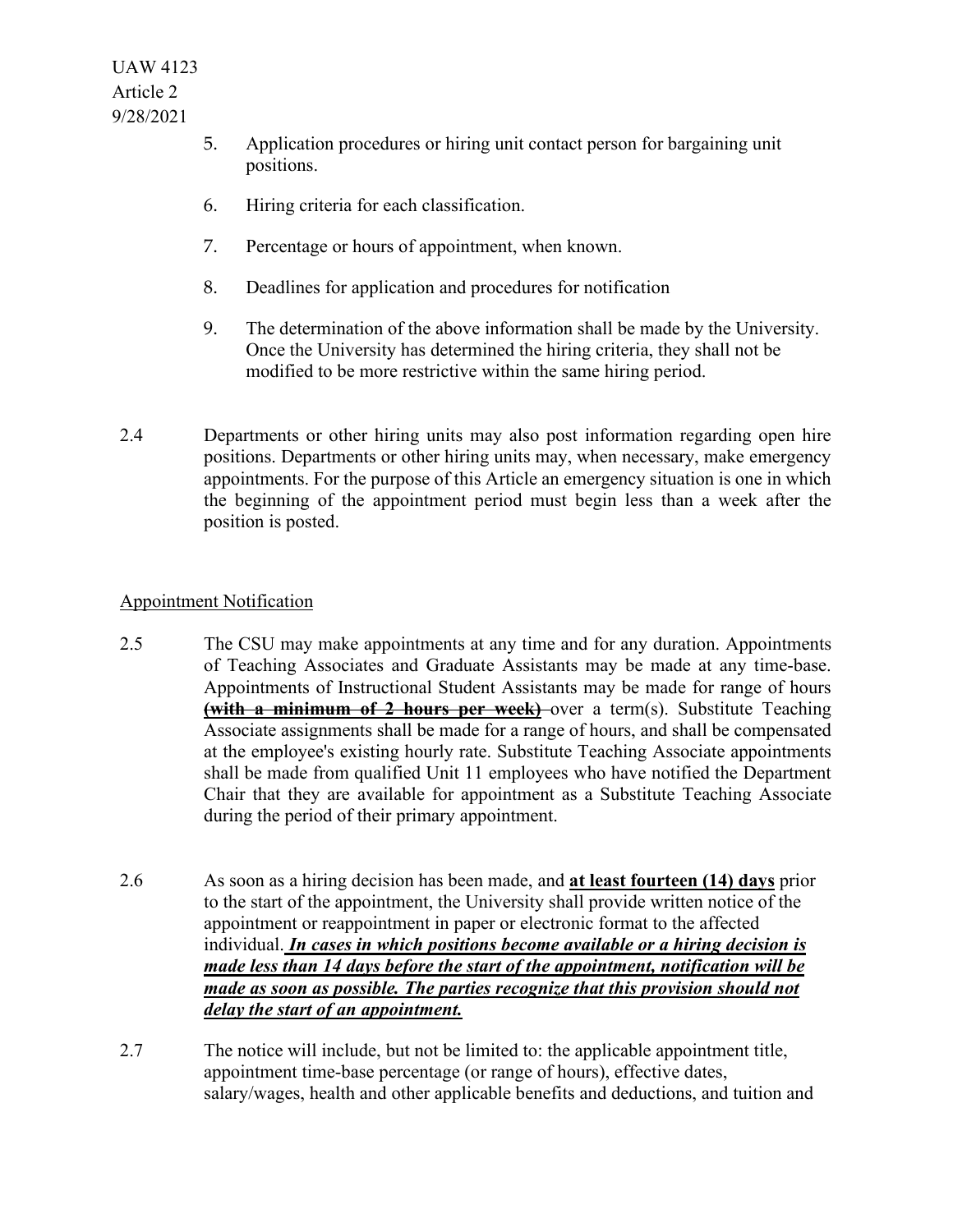UAW 4123 Article 2 9/28/2021

> fee waiver or exemption information, department or equivalent unit, department or equivalent unit contact information, response requirements if any, a statement that the position is covered by the collective bargaining agreement between the parties, the collective bargaining agreement's website address, a website address with UAW 4123 contact information and a systemwide website that provides information regarding the requirement and nature of the California Loyalty Oath. [Note: This website shall include FAQs and a statement that swearing to uphold the California Constitution does not require the employee to engage in violence.]

- 2.8 Prior to the commencement of the term or as soon as practicable thereafter, the University shall provide the ASE the following information:
	- a. the faculty member or supervisor to whom the individual will report,
	- b. the location where the work will be performed,
	- c. the class assigned, if applicable,
	- d. the time and place of any applicable orientations,
	- e. the specific duties and expectations of the appointment as detailed in the form in Appendix F or a campus-based form that contains at least the same information. The University may include estimated time for effective completion of each duty.

The University shall provide advance notice when the above referenced duties are changed significantly. Such changes will be confirmed in writing.

2.9 No employee shall be deemed appointed in the absence of an official written notification from the President and the bargaining unit employee's acceptance within the timelines established by the notification. The bargaining unit employee shall have fourteen (14) days from date of written notification to accept the appointment.

## Conditions of Appointment

- 2.10 The duration, terms and conditions of an employee's appointment will be specified in the appointment notification. The appointment notification shall state that the appointment automatically expires at the end of the period stated and does not establish an obligation for a subsequent appointment. No other notice shall be provided.
- 2.11 Appointments may be provided for any duration, including multiple academic terms